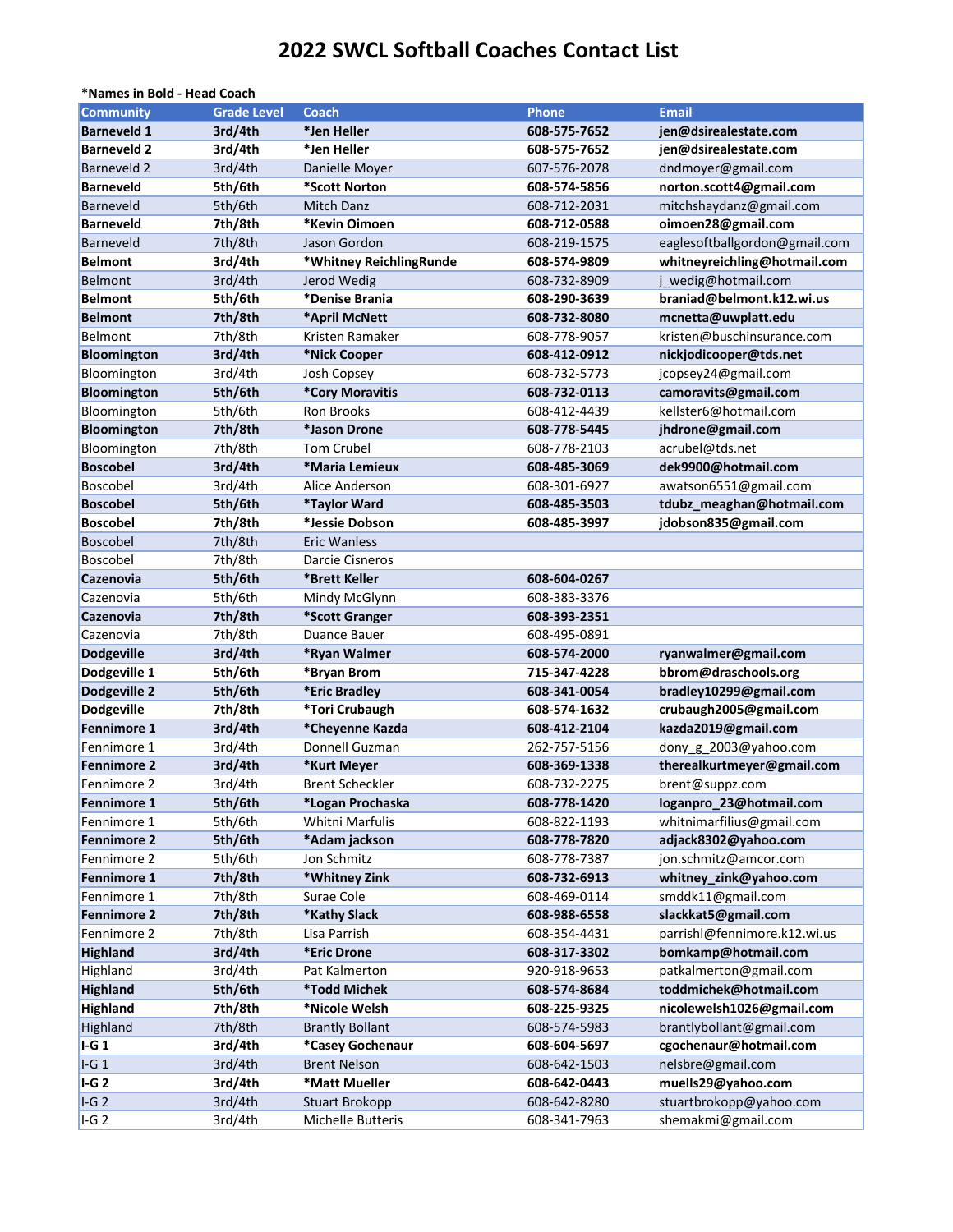## **2022 SWCL Softball Coaches Contact List**

| *Names in Bold - Head Coach |                    |                       |                  |                                |
|-----------------------------|--------------------|-----------------------|------------------|--------------------------------|
| <b>Community</b>            | <b>Grade Level</b> | <b>Coach</b>          | <b>Phone</b>     | <b>Email</b>                   |
| $I-G2$                      | 3rd/4th            | <b>Greg Anderson</b>  | 608-331-0219     | ganderson2@mmm.com             |
| $I-G1$                      | 5th/6th            | *Amber Husom          | 608-553-12320    | amberlarson18@gmail.com        |
| $I-G1$                      | 5th/6th            | <b>Ashley Pitzen</b>  | 608-885-0129     | ashleypitzen629@gmail.com      |
| $I-G1$                      | 5th/6th            | Becki Kleist          | 608-341-7374     | emtmama24@icloud.com           |
| $I-G2$                      | 5th/6th            | *Ericka Aultman       | 608-642-0323     | vavvy24@yahoo.com              |
| $I-G2$                      | 5th/6th            | <b>Allison Batton</b> | 608-574-5006     | ajbatton11@gmail.com           |
| $I-G3$                      | 5th/6th            | *Fred DiVall          | 608-574-3987     | freddivall78@gmail.com         |
| IG3                         | 5th/6th            | Kim Pettit            | 608-341-9992     | kimpettit2@aol.com             |
| $I-G3$                      | 5th/6th            | <b>Melissa Trecek</b> | 608-574-9035     | melissa.trecek@gmail.com       |
| $I-G1$                      | 7th/8th            | *Dirk Moen            | 608-574-8075     | Dirkmoen@gmail.com             |
| $I-G1$                      | 7th/8th            | <b>Ryan Kuhls</b>     | 608-341-9356     | kuhlkids2@gmail.com            |
| $I-G2$                      | 7th/8th            | *Abe Hoeper           | 608-206-0109     | ahoeper1@yahoo.com             |
| $I-G2$                      | 7th/8th            | Amanda Baker          | 608-206-0109     | Amandateris@hotmail.com        |
| Ithaca                      | 3rd/4th            | *Colleen Neefe        | 608-574-1494     | colleenneefe@gmail.com         |
| Ithaca                      | 3rd/4th            | <b>Bradley Louis</b>  | 608-475-1435     | louisbradrhonda@yahoo.com      |
| Ithaca                      | 5th/6th            | *Angie Young          | 608-604-9260     | 03angelayoung@gmail.com        |
| Ithaca                      | 5th/6th            | John Young            | 608-604-9270     | jwyoung31@yahoo.com            |
| Ithaca                      | 7th/8th            | *Shelley Maxwell      | 608-604-6469     | shellnelson@hotmail.com        |
| Ithaca                      | 7th/8th            | Jason Muckler         | 608-383-3827     | jhmmuck@gmail.com              |
| Lancaster 1                 | 3rd/4th            | *Brad Sturmer         | 608-642-1919     | strumerB@lancastersd.k12.wi.us |
| Lancaster 1                 | 3rd/4th            | <b>Brian Muldoon</b>  | 608-732-5280     | brian@lesmack.com              |
| Lancaster 2                 | 3rd/4th            | *Sara Mumm            | 608-885-0837     | Sara.mumm@gmail.com            |
| Lancaster 2                 | 3rd/4th            | <b>Misty Nemitz</b>   | 608-732-0693     | mnemitz84@gamail.com           |
| Lancaster                   | 5th/6th            | *Parker Jackering     | 608-723-8983     | parkerjackering@yahoo.com      |
| Lancaster                   | 5th/6th            | Jon McCartney         | 608-732-7609     |                                |
| Lancaster 1                 | 7th/8th            | *John Edge            | 608-732-3377     | edge.john50@gmail.com          |
| Lancaster 2                 | 7th/8th            | *Jerry Vesperman      | 608732-8873      | browncarrotman@hotmail.com     |
| Lancaster 2                 | 7th/8th            | <b>Brad Rech</b>      | 608-732-1339     |                                |
| <b>MP1</b>                  | 3rd/4th            | *Randy Hoffman        | 608-574-5365     | rhoffy11@gmail.com             |
| MP <sub>1</sub>             | 3rd/4th            | <b>Tim Baker</b>      | <b>Tim Baker</b> | tbaker@cardinalcorp.com        |
| MP <sub>2</sub>             | 3rd/4th            | *Jennie Pete          | 608-574-6635     | jennie.pete@moundcitybank.com  |
| MP <sub>2</sub>             | 3rd/4th            | Shonda Pete           | 608-574-2090     | shondaess@yahoo.com            |
| <b>MP1</b>                  | 5th/6th            | *Alex Carey           | 608-574-6968     | alexandra.c.carey@gmail.com    |
| MP <sub>1</sub>             | 5th/6th            | Tim Swenson           | 608-341-6964     | swensont@uwplatt.edu           |
| MP <sub>1</sub>             | 5th/6th            | <b>Becky Carey</b>    | 608-574-3514     | beckylyn.c.carey@gmail.com     |
| MP <sub>2</sub>             | 5th/6th            | *Mike Wagner          | 608-574-5952     | wagnerm@firstweber.com         |
| MP <sub>2</sub>             | 5th/6th            | <b>Jason Basting</b>  |                  |                                |
| MP <sub>3</sub>             | 5th/6th            | *Ali Bockhop          | 608-574-0715     | apustina@live.com              |
| MP <sub>3</sub>             | 5th/6th            | Kevin Kinch           | 608-574-4199     | kevinkinch6@gmail.com          |
| <b>MP</b>                   | 7th/8th            | *Randy Hoffman        | 608-574-5365     | rhoffy11@gmail.com             |
| <b>MP</b>                   | 7th/8th            | Quinn Schultz         | 608-553-0482     | qschultz3@gmail.com            |
| Platteville 1               | 3rd/4th            | *Katie Weigel         | 212-215-6140     | weigelk@uwplatt.edu            |
| <b>Platteville 2</b>        | 3rd/4th            | *Chris Hintze         | 651-888-0845     | fafd27@yahoo.com               |
| <b>Platteville</b>          | 5th/6th            | *Vince Graney         | 608-732-0327     | vincegraney@yahoo.com          |
| <b>Platteville</b>          | 7th/8th            | *Chuck Schnering      | 608-732-2844     | chuckschnering@hotmail.com     |
| Prairie Du Chien            | 3rd/4th            | *Liz Hall             | 608-306-0666     | lizsteinhall13@hotmail.com     |
| Prairie Du Chien            | 5th/6th            | *Justin Campbell      | 608-412-1851     | jdcampbell2@gmail.com          |
| <b>Prairie Du Chien</b>     | 7th/8th            | *Pat Hall             | 608-306-0655     | lizsteinhall13@hotmail.com     |
| <b>Richland Center</b>      | 3rd/4th            | *Amber Burkhamer      | 608-588-4869     | amber.rae12@gmail.com          |
| <b>Richland Center 1</b>    | 5th/6th            | *Heather Clements     | 608-604-7689     | heatherjean0709@gmail.com      |
| <b>Richland Center 1</b>    | 5th/6th            | Heath Kohlstedt       | 608-604-3544     |                                |
| <b>Richland Center 2</b>    | 5th/6th            | *Greg Schoepp         | 608-963-3837     | gregsautoworld@gmail.com       |
| <b>Richland Center 2</b>    | 5th/6th            | Janet Fischer         |                  |                                |